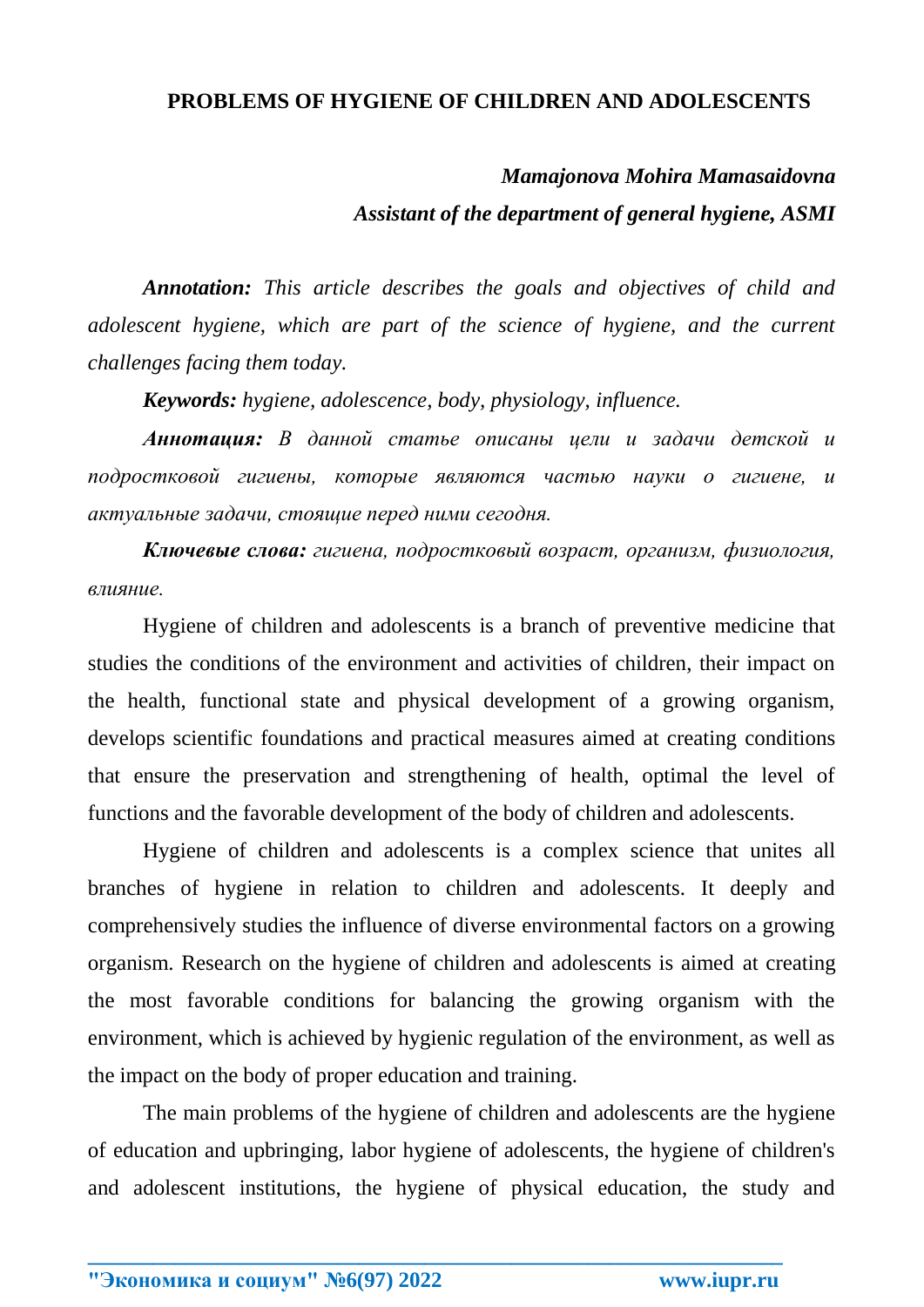correction of the health status of children and adolescents. The hygiene of children and adolescents solves the problems of protecting and strengthening the health of the younger generation on the basis of scientifically based sanitary and hygienic requirements for the conditions of education and training.

The hygiene of children and adolescents develops standards and requirements, complexes of health-improving measures for the body, the formation of which has not been completed, which is in the process of growth and development, qualitatively different from the body of an adult. With the hygienic substantiation of recreational activities and the regulation of environmental factors, the hygiene of children and adolescents is based on the morphological, functional and psychological characteristics of a growing organism at different stages of its development, which allows us to speak of the hygiene of children and adolescents as age-related hygiene.

The sensitivity and reactivity of the child's body is higher than that of the adult body. Each period of a child's life, depending on the degree of morphological and functional maturity of individual

organs and systems are characterized by their physiological reactions to environmental factors. The principles of standardization of environmental factors for children and adolescents are reduced to taking into account the functional readiness (maturity) of a growing organism. The norms in the hygiene of children and adolescents are different for different age stages, but do not change at the same time. Standards in hygiene are determined by those parameters of factors affecting the body that have a favorable and harmless effect. Influence, ensure the preservation of health and the harmonious development of children and adolescents. The most important strategic direction of protecting the health of future generations is to preserve and improve the health of children, reduce morbidity, disability, mortality, improve the quality and accessibility of medical care, social security for children and education, increase the level of social adaptation and integration of children with health problems into modern society, disabled children.

The purpose of teaching the study of the discipline "Hygiene of children and adolescents" is to form students and acquire scientific knowledge about the principles

**\_\_\_\_\_\_\_\_\_\_\_\_\_\_\_\_\_\_\_\_\_\_\_\_\_\_\_\_\_\_\_\_\_\_\_\_\_\_\_\_\_\_\_\_\_\_\_\_\_\_\_\_\_\_\_\_\_\_\_\_\_\_\_\_**